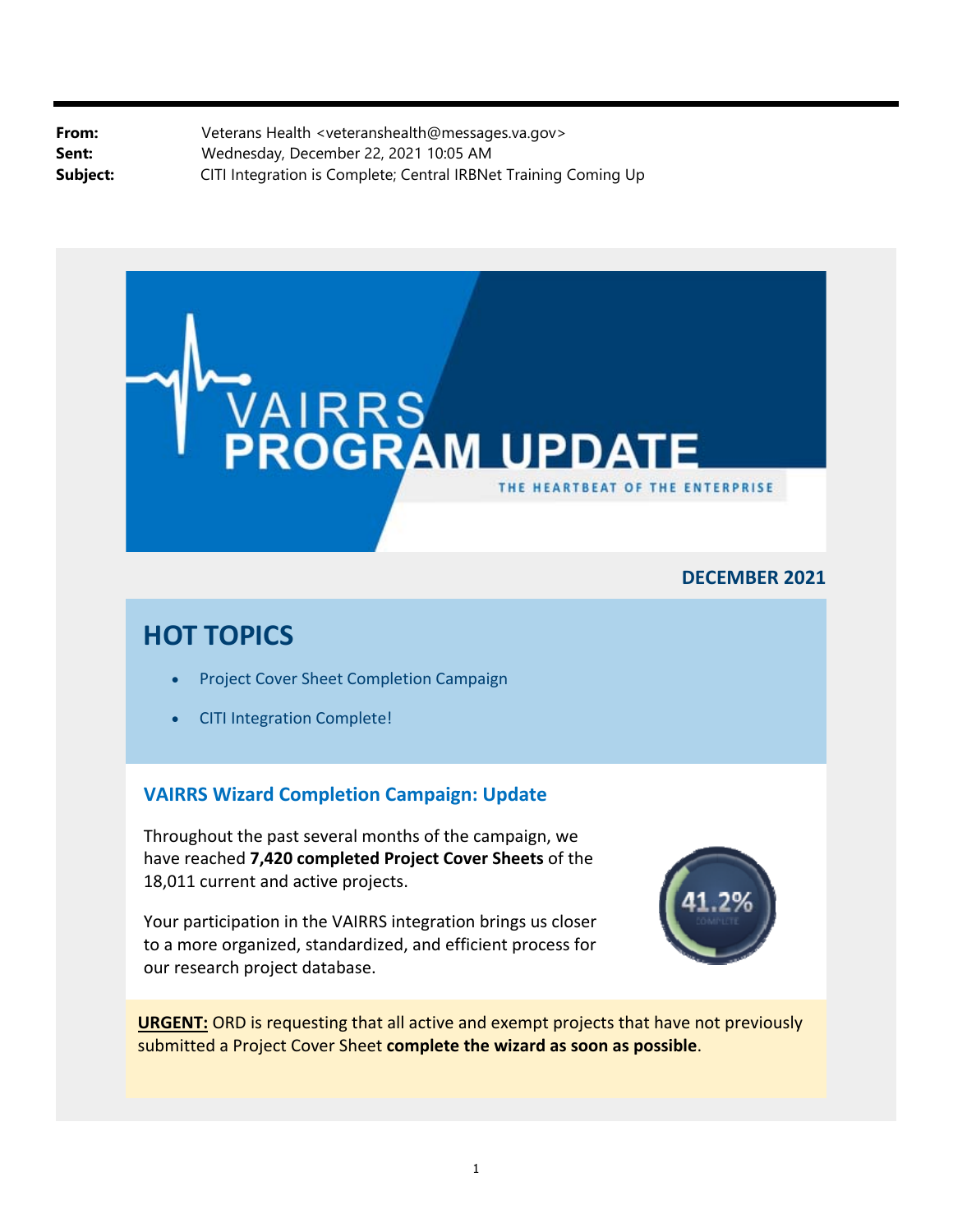Your site's completed Project Cover Sheet plays a MAJOR role in creating a fully comprehensive, all‐inclusive system built to serve you and plays a pivotal role in the program's overall success.

# **IN FOCUS**



## **Optimization Dashboards**

**We appreciate the feedback received for the field‐level dashboards!**

The VAIRRS Dashboard Team is updating the dashboards, including additional recommended requirements during focus group meetings. The focus group can expect contact in early January regarding the next demonstration scheduling.

# **VAIRRS Standard Library Updates**

- The ACORP and instructions were replaced with the "Downloading the ACORP" instruction document.
- The fillable .pdf version of the **10‐0398** was updated to correct errors.

# **VAIRRS Site Discussions**

Site discussions are underway!

**Tier 1** site discussions are complete, with 40 sites participating from around the country.

We are currently working on **Tier 2** sites, including 31 participating sites. To date, nine sites have completed discussions, with 29 scheduled.

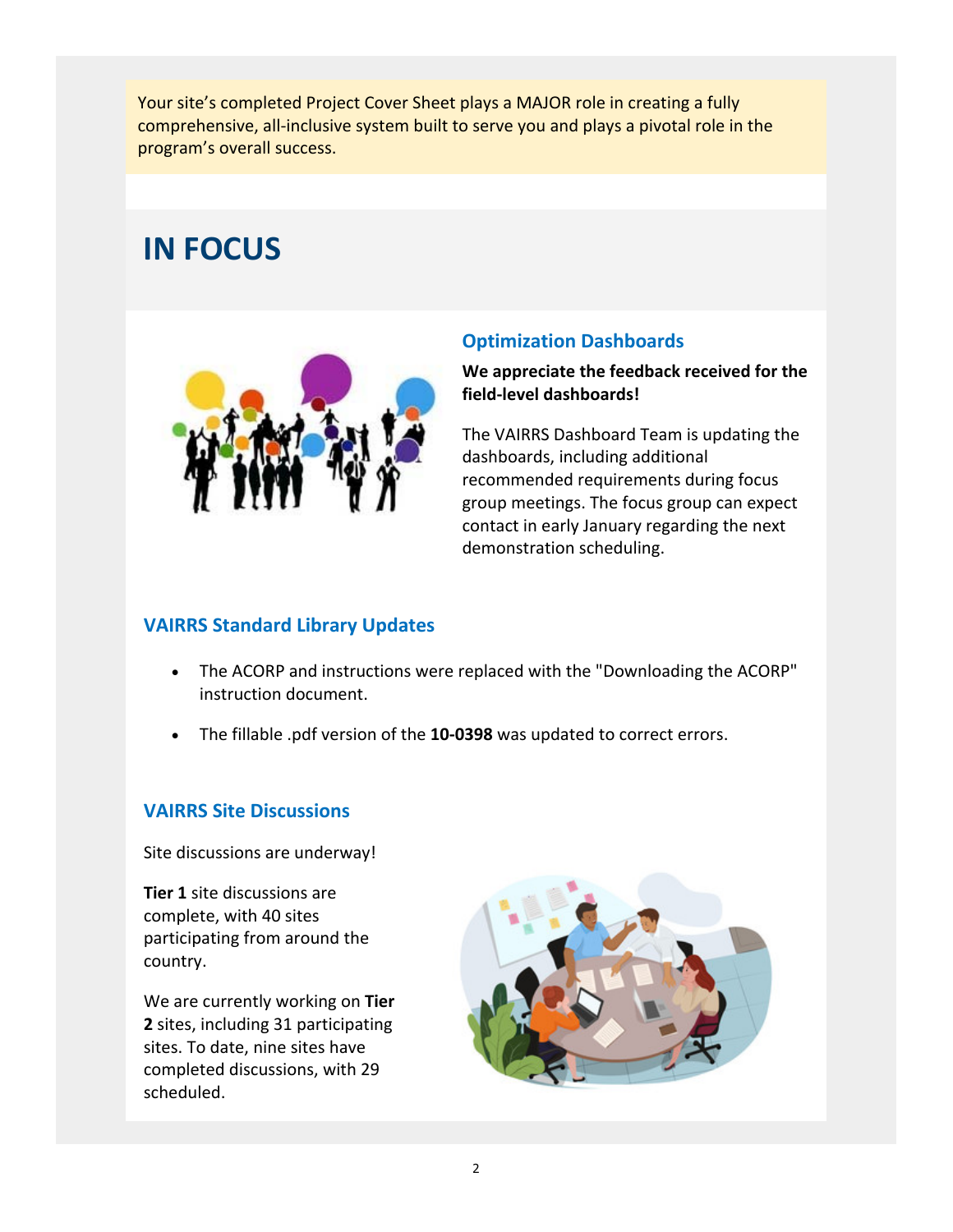**Tier 3** site discussions will be scheduled for late January/early February.

The goal of the site discussion is to improve the workflow for IRBNet at your VAMC. We aim to ensure that the IRBNet integration runs as smoothly as possible and look to address any concerns you may have during the call.

## **TMS/CITI Integration Updates**

#### **CITI Integration is complete!**

CITI Integration has been enabled for all of the VA sites on IRBNet! This accounts for 115 different sets of CITI files implemented during this process, representing all the individual VA facilities with learners who have taken courses at CITI.

TMS integration is still underway and is expected to be complete in early 2022.

### **Central IRBNet Training**

**Topic:** IRBNet 101 for Central IRB Coordinators and Investigators ‐ FY 22 Qtr. 2

**Date:** Thursday, January 13, 2022

**Time:** 2:00 ‐ 3:00 PM (EDT)

**Purpose:** Refresher of CIRB submission process in IRBNet

#### **Lead Presenter(s):**

 Angela Foster, *VAIRRS Program Manager* Jessica Kroll, *VA Central IRB Administrator* Don Workman, *VA IRB Network Director*



**Target Audience:** Investigator and study team members and research office staff

**Webinar details and registration:** Stay tuned… registration will open after the holidays!

# **FAQ : RECOVERY EMAIL**

### **Question:**

Am I allowed to use a non‐VA email address as my Recovery Email in IRBNet?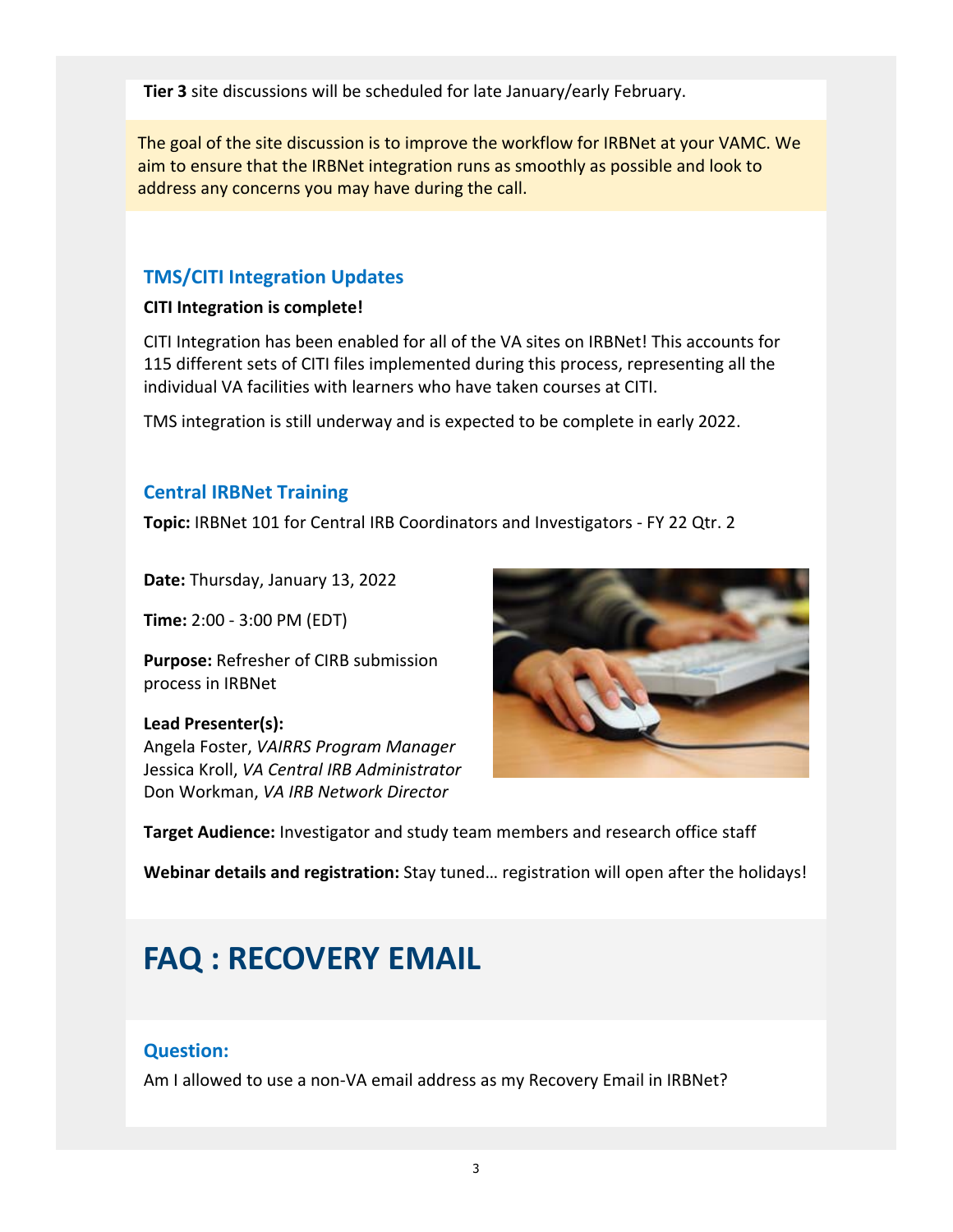#### **Answer:**

Yes. In fact, ORD recommends that all IRBNet users utilize a non‐VA email address as their Recovery Email to help ensure continued seamless access to IRBNet when not logged in to the VA Network. Your Recovery Email is used to receive the multi‐factor authentication (MFA) code that is sent to you when you access IRBNet for the first time from a new device. Since this code is generated by IRBNet, this code is not VA data and receiving this code to your non‐VA email address does not violate VA policy.

#### **Click for More FAQs**



**Reminder:** All Committee Administrators should be included in the VAIRRS Administrators distribution group. Email [VAIRRS@va.gov](mailto:VAIRRS@va.gov) to let us know if anyone at your site should be added to the distribution group.

# **UPCOMING VAIRRS NEWSLETTER**

#### **JANUARY TOPICS**

- New wizards coming in 2022
- Training resources for committee administrators and study teams
- January VAIRRS Ambassador

Thank you, *VAIRRS Program Team*